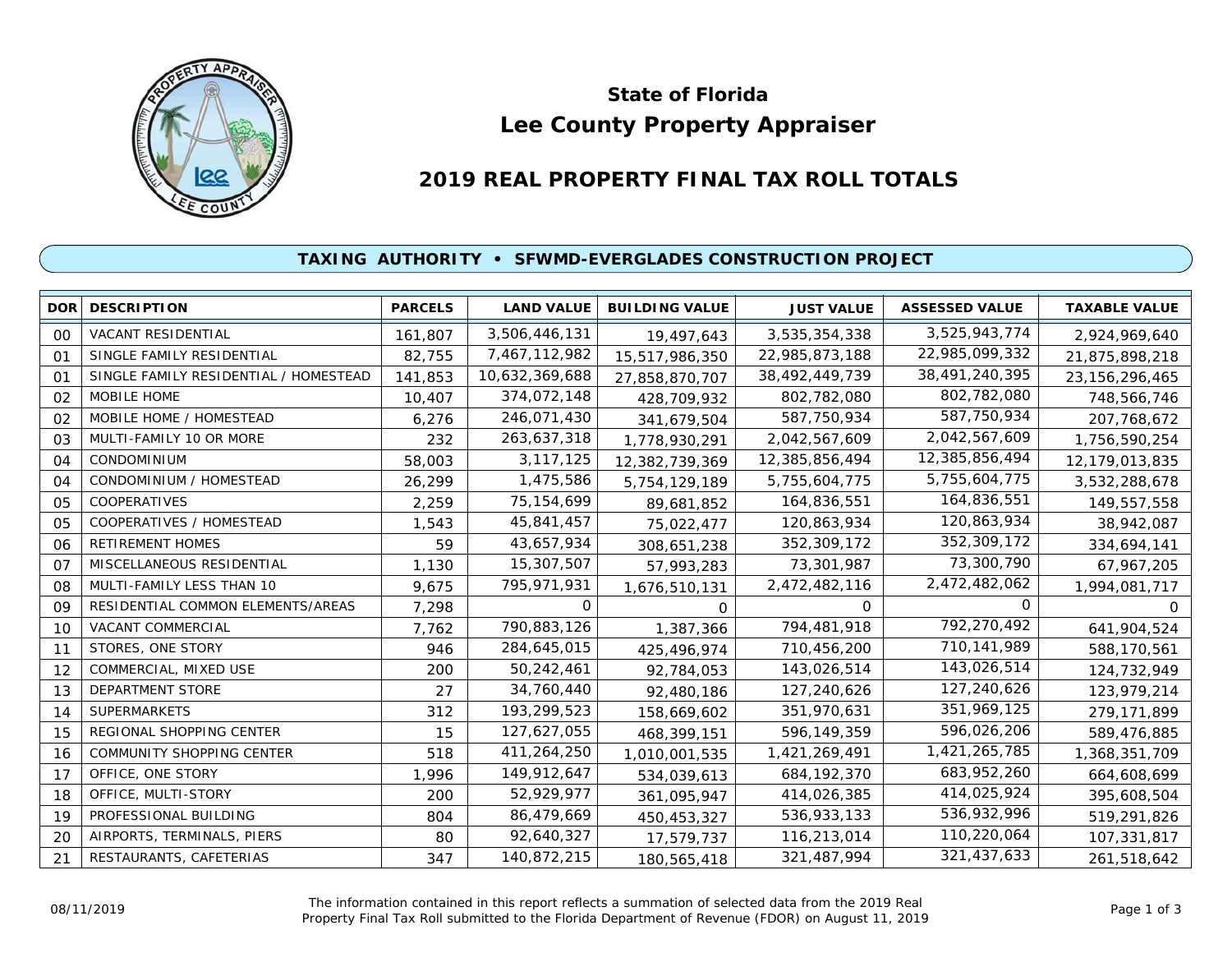## **TAXING AUTHORITY • SFWMD-EVERGLADES CONSTRUCTION PROJECT**

| <b>DOR</b> | <b>DESCRIPTION</b>                  | <b>PARCELS</b> | <b>LAND VALUE</b> | <b>BUILDING VALUE</b> | <b>JUST VALUE</b> | <b>ASSESSED VALUE</b> | <b>TAXABLE VALUE</b> |
|------------|-------------------------------------|----------------|-------------------|-----------------------|-------------------|-----------------------|----------------------|
| 22         | DRIVE-IN RESTAURANTS                | 165            | 115,669,076       | 122,119,926           | 237,789,002       | 237,789,002           | 169,426,506          |
| 23         | <b>FINANCIAL INSTITUTIONS</b>       | 211            | 83, 145, 789      | 130,645,881           | 213,791,670       | 213,791,670           | 204,266,846          |
| 24         | <b>INSURANCE COMPANY OFFICES</b>    | 41             | 331,569           | 6,575,297             | 6,906,866         | 6,906,866             | 6,853,021            |
| 25         | REPAIR SERVICE SHOPS                | 52             | 2,434,900         | 11,038,698            | 13,473,598        | 13,473,598            | 12,881,392           |
| 26         | <b>SERVICE STATIONS</b>             | 70             | 23,388,892        | 22,414,297            | 45,803,189        | 45,803,189            | 37,128,521           |
| 27         | AUTO SALES, REPAIR, ETC             | 595            | 166,671,583       | 209,349,820           | 376,085,810       | 376,021,403           | 365,816,339          |
| 28         | PARKING LOTS, MH PARKS, ETC         | 253            | 414,992,417       | 148,979,240           | 564,012,048       | 563,971,657           | 559,460,233          |
| 30         | FLORISTS, GREENHOUSES               | 4              | 512,609           | 231,468               | 744,077           | 744,077               | 665,385              |
| 31         | DRIVE-IN THEATER, OPEN STADIUM      | $\mathbf{1}$   | 1,125,610         | 345,599               | 1,471,209         | 1,471,209             | 966,720              |
| 32         | ENCLOSED THEATER/AUDITORIUM         | 30             | 6,537,686         | 15,731,558            | 22,269,244        | 22,269,244            | 21,956,008           |
| 33         | NIGHT CLUBS, LOUNGES, BARS          | 43             | 4,617,847         | 10,132,502            | 14,750,349        | 14,750,349            | 13,860,537           |
| 34         | BOWLING ALLEYS, RINKS, ARENAS       | 21             | 10,819,201        | 22,696,777            | 33,515,978        | 33,515,978            | 30,413,722           |
| 35         | TOURIST ATTRACTIONS                 | 17             | 17,238,948        | 14,501,750            | 31,740,698        | 31,740,698            | 27,883,925           |
| 37         | <b>RACE TRACKS</b>                  | $\mathbf{1}$   | 2,816,774         | 4,856,460             | 7,673,234         | 7,673,234             | 7,673,234            |
| 38         | GOLF COURSE, DRIVING RANGE          | 155            | 74,617,678        | 63,950,163            | 138,962,590       | 138,567,841           | 133,800,666          |
| 39         | HOTELS, MOTELS                      | 318            | 335,576,183       | 794,098,493           | 1,129,787,000     | 1,129,674,676         | 1,007,454,374        |
| 40         | VACANT INDUSTRIAL                   | 635            | 145,300,494       | 384,574               | 145,813,782       | 145,685,068           | 121,309,436          |
| 41         | LIGHT MANUFACTURING                 | 241            | 40,006,490        | 104,750,510           | 144,757,000       | 144,757,000           | 137,838,223          |
| 42         | HEAVY INDUSTRIAL                    | $\mathfrak{Z}$ | 1,081,209         | 1,880,264             | 2,961,473         | 2,961,473             | 2,961,473            |
| 43         | LUMBER YARDS, SAWMILLS              | $\overline{2}$ | 1,084,606         | 3,139,503             | 4,224,109         | 4,224,109             | 4,224,109            |
| 44         | PACKING PLANTS                      | 6              | 4,291,969         | 2,624,129             | 7,082,973         | 6,916,098             | 6,895,879            |
| 45         | CANNERY, BREWERY, WINERY            | 18             | 63,659            | 2,897,035             | 2,960,694         | 2,960,694             | 2,875,869            |
| 46         | OTHER FOOD PROCESSING               | 4              | 587,366           | 3,169,750             | 3,757,116         | 3,757,116             | 2,309,295            |
| 47         | MINERAL PROCESSING                  | 12             | 5,013,579         | 2,905,631             | 7,919,210         | 7,919,210             | 7,577,211            |
| 48         | WAREHOUSING, DISTRIBUTION TERMINALS | 2,778          | 361,246,055       | 1,034,394,463         | 1,395,668,592     | 1,395,640,518         | 1,282,760,628        |
| 49         | <b>OPEN STORAGE</b>                 | 59             | 15,366,337        | 3,969,281             | 19,335,618        | 19,335,618            | 17,238,974           |
| 51         | <b>CROPLAND CLASS I</b>             | 75             | 5,179,177         | 7,070,008             | 44,657,755        | 12,249,185            | 10,797,650           |
| 52         | CROPLAND CLASS II                   | $\overline{4}$ | 471,688           | 153,634               | 8,658,498         | 625,322               | 613,116              |
| 53         | CROPLAND CLASS III                  | 33             | 2,761,788         | 2,975,218             | 22,189,768        | 5,737,006             | 2,892,239            |
| 54         | TIMBERLAND INDEX 90+                | 48             | 1,973,305         | 476,928               | 14,180,623        | 2,450,233             | 2,100,391            |
| 60         | <b>GRAZING LAND CLASS I</b>         | 641            | 32,729,194        | 73,316,212            | 409,438,218       | 106,045,406           | 66,998,600           |
| 61         | <b>GRAZING LAND CLASS II</b>        | 541            | 13,958,475        | 43,305,168            | 211,991,648       | 57,263,643            | 32,426,104           |
| 62         | <b>GRAZING LAND CLASS III</b>       | 284            | 5,296,912         | 11,365,493            | 87,237,377        | 16,662,405            | 9,501,599            |
| 63         | <b>GRAZING LAND CLASS IV</b>        | 79             | 1,085,042         | 5,626,336             | 62,554,574        | 6,711,378             | 4,131,091            |
| 64         | <b>GRAZING LAND CLASS V</b>         | 90             | 1,409,794         | 2,633,452             | 111,470,504       | 4,043,246             | 2,499,895            |